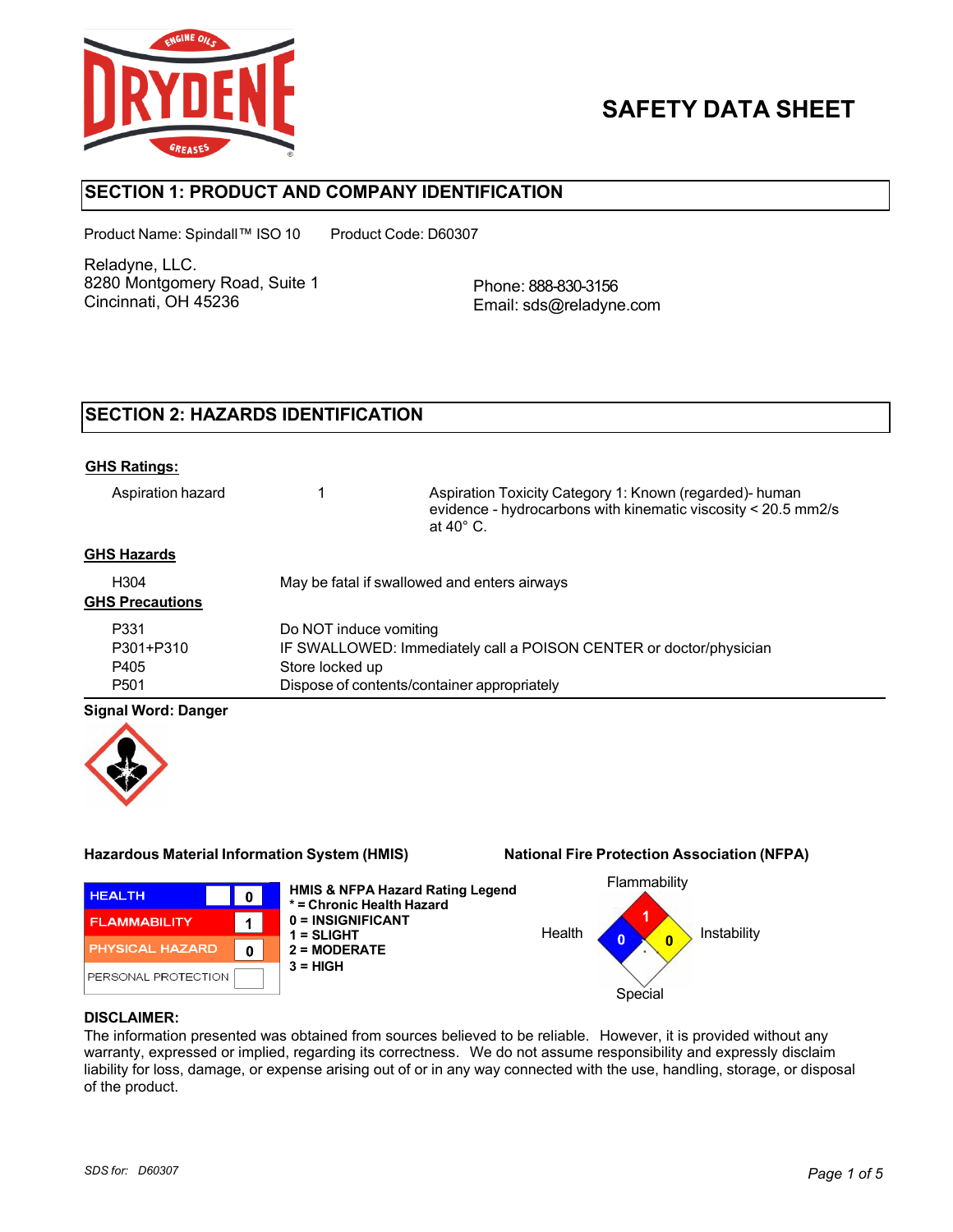# **SECTION 3: COMPOSITION INFORMATION ON INGREDIENTS**

| <b>Chemical Name</b>     | <b>CAS number</b> | <b>Weight Concentration %</b> |
|--------------------------|-------------------|-------------------------------|
| Proprietary Ingredient 1 | Proprietary 1     | $60.00\%$ - $70.00\%$         |
| Proprietary Ingredient 2 | Proprietary 2     | 30.00% - 40.00%               |

# **SECTION 4: FIRST AID MEASURES**

**INHALATION:**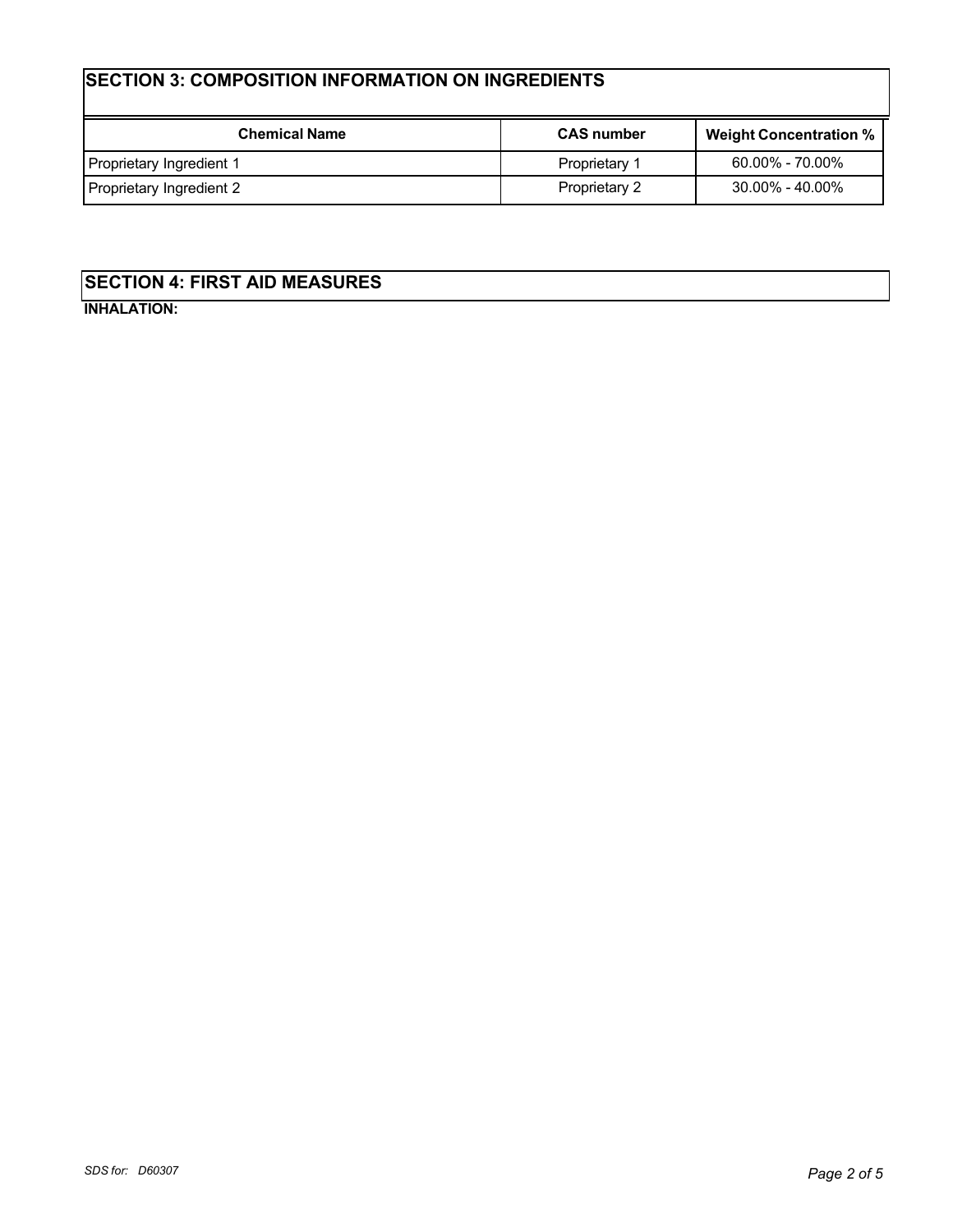Remove to fresh air. In severe cases of overexposure, such as with a fire, administer oxygen and seek qualified medical attention.

#### **EYE CONTACT:**

Flush with copious amounts of water for several minutes. If irritation persists, continue with water application. If, after 15 minutes, irritation continues, seek medical attention.

#### **SKIN CONTACT:**

Promptly wash skin with mild soap and water.

#### **INGESTION:**

Do not induce vomiting. Seek qualified medical attention. Small amounts, which may enter the mouth incidental to handling, may be rinsed out with water.

# **SECTION 5: FIRE FIGHTING MEASURES**

Flash Point: >140 C (>284 F) LEL: UEL:

### **EXTINGUISHING MEDIA:**

Foam, Carbon Dioxide, Dry Chemical, Water Fog **UNUSUAL FIRE AND EXPLOSION HAZARDS:** Water may spread the fire.

# **HAZARDOUS DECOMPOSITION PRODUCTS:**

Oxides of Carbon, Nitrogen, Phosphorous, Zinc and Sulfur. Smoke, odorous and toxic fumes may form during incomplete combustion. High heat may also generate hydrogen sulfide and alkyl mercaptans.

#### **SPECIAL FIRE FIGHTING PROCEDURES:**

Water may spread the fire as oil can float on it. Water spray may be used to cool exposed containers.

#### **FIRE EQUIPMENT:**

Use of water for fire-fighting must be done with caution as water may actually spread the fire.

# **SECTION 6: ACCIDENTAL RELEASE MEASURES**

#### **SPILL OR LEAK PROCEDURES:**

Prevent spill from reaching any type of running or standing water, such as streams, sewers, well water and ponds.

# **SMALL SPILLS:**

For small spills, wipe up or use absorbent to clean the spill area.

#### **LARGE SPILLS:**

For large spills, pump released material into recovery containers and then spread absorbent over the spill area to collect residuals.

# **SECTION 7: HANDLING AND STORAGE**

#### **HANDLING PRECAUTIONS:**

When handling, have appropriate safety equipment for the working conditions including eyewash. Do not pressurize, cut, weld, braze, solder, drill, or grind containers containing product residues.

#### **STORAGE REQUIREMENTS:**

Store in a sheltered area, away from temperature extremes in labeled containers. Keep away from heat, sparks, or flame. Avoid contact with eyes, skin, clothing, and shoes.

#### **REGULATORY REQUIREMENTS:**

Prevent spread of material to rivers or waterways.

# **SECTION 8: EXPOSURE CONTROL AND PERSONAL PROTECTION**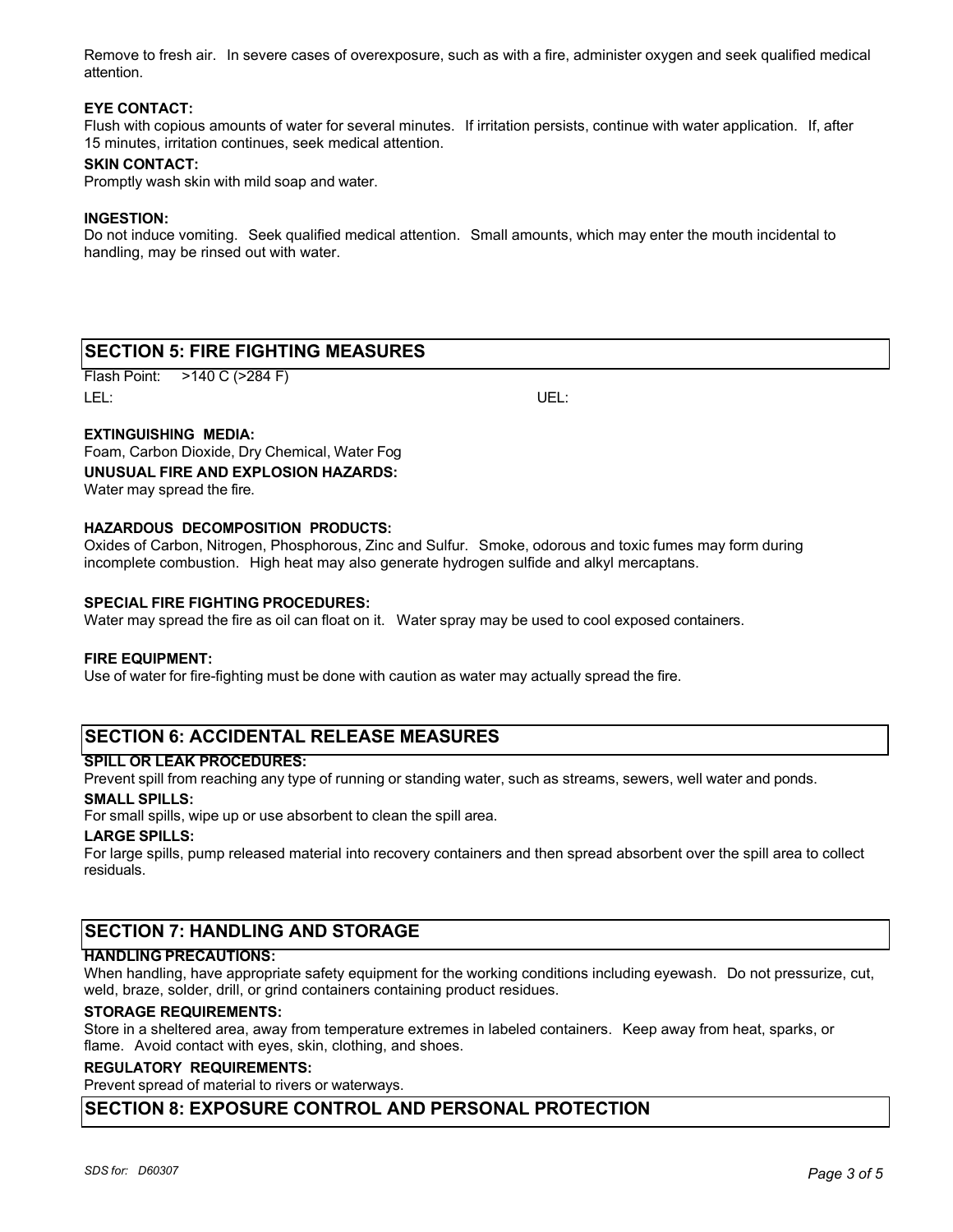| <b>Chemical Name / CAS No.</b>            | <b>OSHA Exposure Limits</b>                                      | <b>ACGIH Exposure Limits</b>                                     | <b>Other Exposure Limits</b> |
|-------------------------------------------|------------------------------------------------------------------|------------------------------------------------------------------|------------------------------|
| Proprietary Ingredient 1<br>Proprietary 1 | PEL, 5 mg/m3, Mist<br>STEL, 10 mg/m3, Mist<br>TWA, 5 mg/m3, Mist | PEL, 5 mg/m3, Mist<br>STEL, 10 mg/m3, Mist<br>TWA, 5 mg/m3, Mist | Not Established              |
| Proprietary Ingredient 2<br>Proprietary 2 | 100 ppm TWA                                                      | Not Established                                                  | Not Established              |

#### **ENGINEERING CONTROLS:** Good ventilation is desirable.

#### **VENTILATION:**

Sufficient to control mists below the operator exposure threshold limit of 5 mg/m3.

#### **WORK HYGIENIC PRACTICES:**

Keep clean. Wash exposed skin areas with mild soap and water.

#### **PROTECTIVE GEAR:**

RESPIRATORY PROTECTION: Required if employee exposure exceeds threshold.

EYE PROTECTION: Where contact is likely, wear safety glasses.

SKIN PROTECTION: Gloves recommended when handling. Neoprene, nitrile, or PVC offers good protection.

#### **CONTAMINATED GEAR:**

Launder contaminated clothing before reuse. Discard of contaminated PPE that cannot be cleaned.

# **SECTION 9: PHYSICAL AND CHEMICAL PROPERTIES**

Physical and chemical properties are provided for safety, health and environmental considerations only and may not fully represent product specifications. Contact the supplier for additional information.

| <b>Appearance: Clear Yellow</b> |  |  |
|---------------------------------|--|--|
|---------------------------------|--|--|

**Vapor Pressure:** N/D **Vapor Density:** N/D **Specific Gravity:** 0.85 **Freezing point:** N/A **Boiling range:** N/D **Evaporation rate:** Nil

**Explosive Limits:** N/D

**Autoignition temperature:** N/D

**Viscosity, cSt at 40C:** 10

# **Odor:** Mild **Odor threshold:** N/A **pH:** N/A **Melting point:** N/A **Solubility:** Insoluble **Flash point:** >284 F, >140 C **Flammability:** N/A **Partition coefficient** N/A **(n-octanol/water): Decomposition temperature:** N/A **Lbs VOC/Gallon Less Water** N/A

# **SECTION 10: STABILITY AND REACTIVITY**

#### **CONDITIONS TO AVOID:**

Avoid temperature extremes, strong acids and oxidizing agents.

### **HAZARDOUS DECOMPOSITION OR BY-PRODUCTS:**

Hazardous polymerization will not occur.

# **SECTION 11: TOXICOLOGICAL INFORMATION**

#### **Mixture Toxicity**